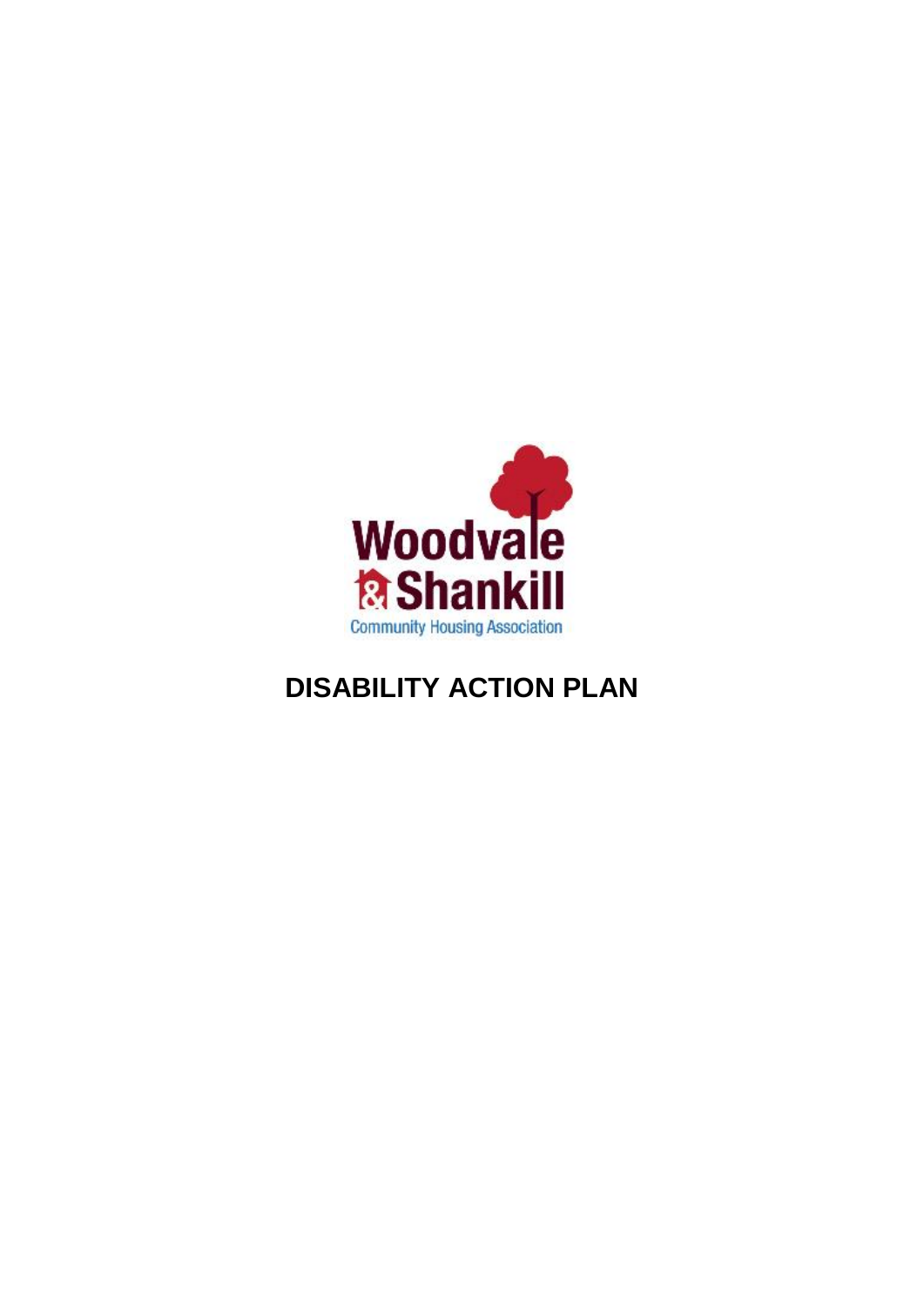## **WOODVALE & SHANKILL COMMUNITY HOUSING ASSOCIATION USEL Building, 182-188 Cambrai Street Belfast, BT13 3JH**

## **DISABILITY ACTION PLAN**

|       | <b>Introduction</b>                                                                                                                                                                                                                                                                                                                                                                                                                           |
|-------|-----------------------------------------------------------------------------------------------------------------------------------------------------------------------------------------------------------------------------------------------------------------------------------------------------------------------------------------------------------------------------------------------------------------------------------------------|
| $1.1$ | Under Section 49A of the Disability Discrimination Act 1995 (DDA<br>1995) (as amended by Article 5 of the disability discrimination<br>(Northern Ireland) Order 2006). Woodvale & Shankill CHA Ltd is<br>required, when carrying out its functions, to have due regard to the<br>need to:                                                                                                                                                     |
|       | promote positive attitudes towards disabled people; and<br>• encourage participation by disabled people in public life ('the<br>disability duties').                                                                                                                                                                                                                                                                                          |
|       | Under Section 49B of the DDA 1995, Woodvale & Shankill HA Ltd is<br>also required to submit to the Equality Commission a disability action<br>plan showing how it proposes to fulfil these duties in relation to its<br>functions.                                                                                                                                                                                                            |
| $1.2$ | As Chairman & Chief Executive of Woodvale and Shankill CHA Ltd,<br>we are committed to implementing effectively the disability duties and<br>this disability action plan. We will allocate all necessary resources (in<br>terms of people, time and money) in order to implement effectively<br>this plan and where appropriate, build objectives and targets relating<br>to the disability duties into corporate and annual operating plans. |
|       | The Association will review its existing policy and procedures for<br>consulting with disabled applicants and disabled tenants and will re-<br>examine its policy and procedures relating to the provision of disabled<br>adaptations to its housing stock to facilitate its disabled tenants.                                                                                                                                                |
|       | We will also put appropriate internal arrangements in place to ensure<br>that the disability duties are complied with and this disability action<br>plan effectively implemented. We will ensure the effective<br>communication of the plan to staff and to providing all necessary<br>training and guidance for staff on the disability duties and the<br>implementation of the plan.                                                        |
|       | We confirm our commitment to submitting an annual report to the                                                                                                                                                                                                                                                                                                                                                                               |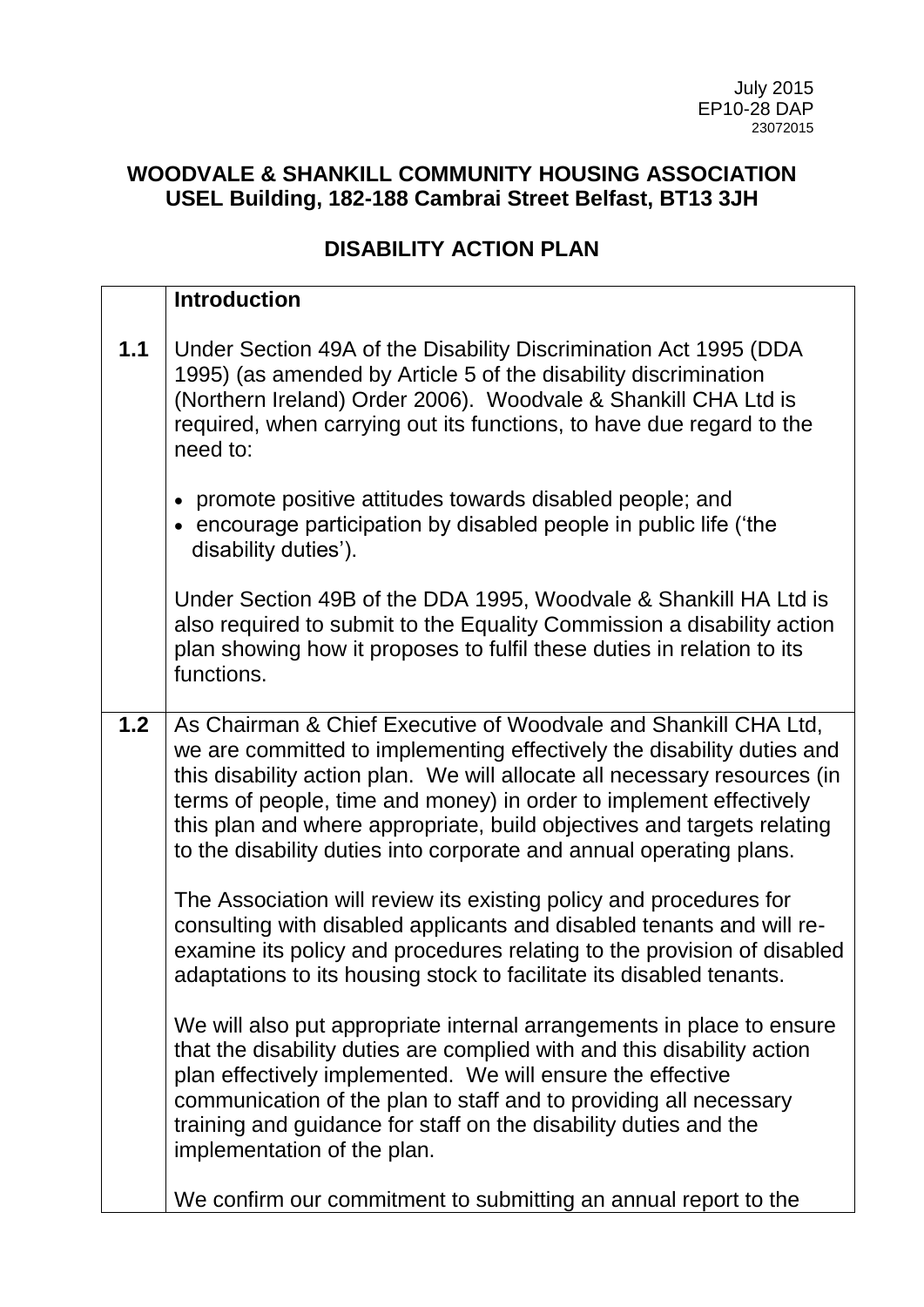|  | Equality commission on the implementation of this plan as well as<br>carrying out a five yearly review of this plan.<br>Responsibility for implementing, reviewing and evaluating this<br>disability action plan and the point of contact within Woodvale &<br>Shankill Community Housing Association Ltd will be:- |                                                                                                                          |  |
|--|---------------------------------------------------------------------------------------------------------------------------------------------------------------------------------------------------------------------------------------------------------------------------------------------------------------------|--------------------------------------------------------------------------------------------------------------------------|--|
|  |                                                                                                                                                                                                                                                                                                                     |                                                                                                                          |  |
|  | Name:<br>Title:<br>Address:<br>Telephone Number: 028 90 741618<br>Fax Number:<br>Email:                                                                                                                                                                                                                             | M McDowell<br>CEO<br>182-188 Cambrai Street, Belfast BT13 3JH<br>028 90 351 922<br>Lynn@wscha.org or Reception@wscha.org |  |
|  | If you require this plan in an alternative format (such as in large print,<br>in Braille, on audio cassette, easy read or on computer disc) and/or<br>language, please contact the above person to discuss your<br>requirements.                                                                                    |                                                                                                                          |  |

| 1.3 | We confirm our commitment to submitting an annual progress report<br>on the implementation of this plan to the Equality Commission and<br>carrying out a five year review of this plan, or plans submitted to the<br>Equality Commission over the five year review period.<br>A copy of this plan, our annual progress to the Equality Commission<br>and our five year review of this plan will be made available on our<br>website                                                                                                                                                                         |
|-----|-------------------------------------------------------------------------------------------------------------------------------------------------------------------------------------------------------------------------------------------------------------------------------------------------------------------------------------------------------------------------------------------------------------------------------------------------------------------------------------------------------------------------------------------------------------------------------------------------------------|
| 1.4 | <b>Functions, Principal Activities and Area of Operations</b><br>Woodvale & Shankill CHA Ltd is a community based housing<br>association operating in a defined area in North and West Belfast.<br>The Association is a registered non-profit making body, established to<br>provide social rented housing accommodation for those in need. It<br>aims to purchase, modernise, renovate or renew older houses lacking<br>proper amenities and to acquire land, and build new dwellings to<br>meet general or specialist housing needs as identified and approved<br>by the appropriate Government Agencies. |
|     | The Association owns and manages 3 No sheltered dwelling<br>schemes to cater for elderly and disabled persons and provides<br>housing management, support and comprehensive maintenance<br>service for all its tenants.                                                                                                                                                                                                                                                                                                                                                                                     |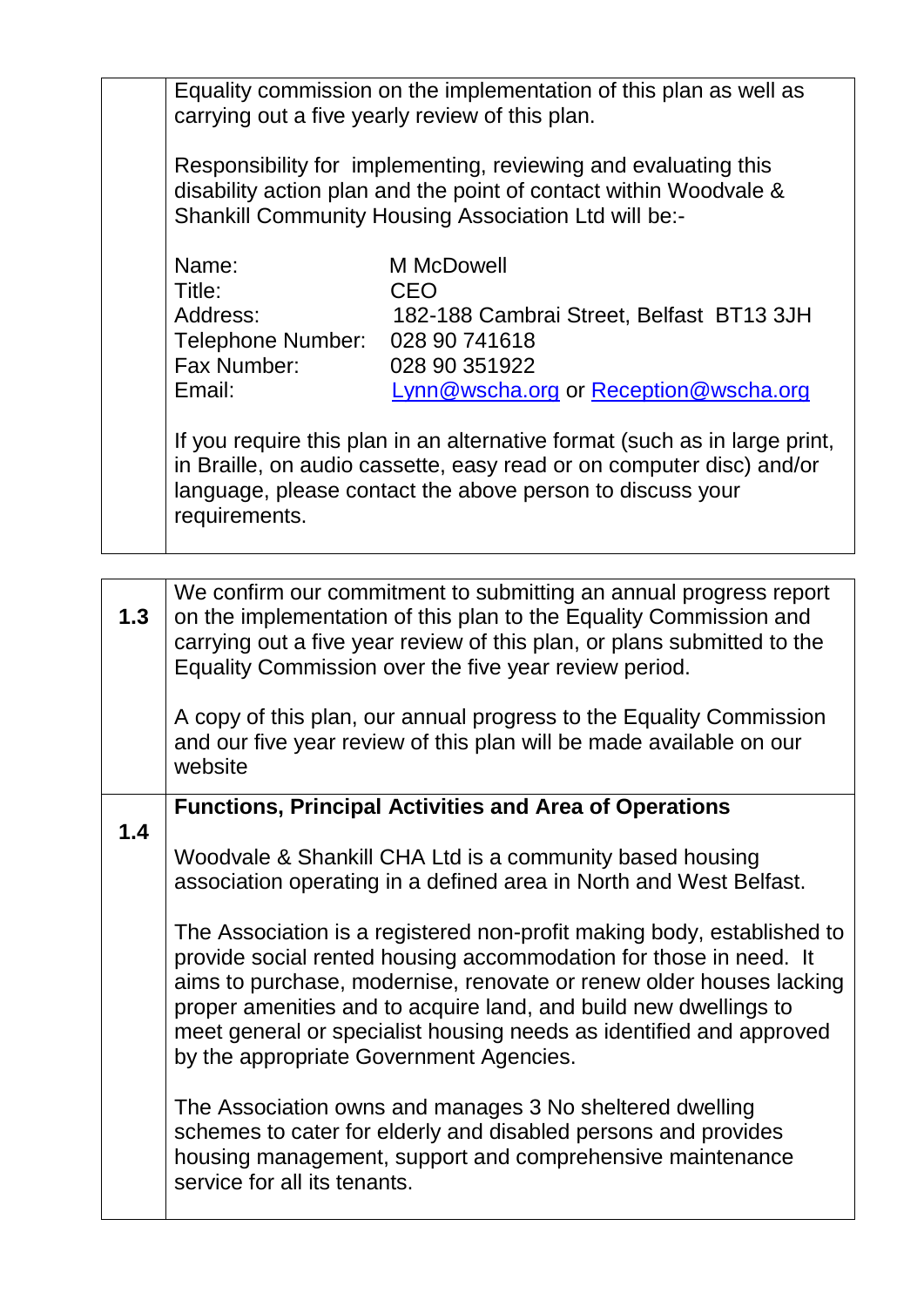|     | Outlined below is the range of functions of Woodvale & Shankill CHA                                                                                                                                                                                                                                                                                                               |  |  |
|-----|-----------------------------------------------------------------------------------------------------------------------------------------------------------------------------------------------------------------------------------------------------------------------------------------------------------------------------------------------------------------------------------|--|--|
|     | Ltd.<br>Development of social housing in Northern Ireland for people<br>$\bullet$<br>with general and special needs.<br>Management and maintenance of these properties for tenants<br>$\bullet$<br>and partner agencies.<br>To offer effective housing advice to applicants and prospective<br>$\bullet$<br>tenants and local the community.                                      |  |  |
| 1.5 | <b>Public Life Positions</b>                                                                                                                                                                                                                                                                                                                                                      |  |  |
|     | The range of public life positions over which Woodvale & Shankill<br>CHA Ltd has responsibility for, are as follows:-                                                                                                                                                                                                                                                             |  |  |
|     | A Board of Management comprising of;                                                                                                                                                                                                                                                                                                                                              |  |  |
|     | Chairperson<br><b>Vice Chairperson</b><br>Secretary<br><b>Treasurer</b><br>and 7 board members                                                                                                                                                                                                                                                                                    |  |  |
| 2.  | <b>Previous Measures</b>                                                                                                                                                                                                                                                                                                                                                          |  |  |
|     | Outlined below are the key measures which Woodvale & Shankill HA<br>Ltd has already taken to promote positive attitudes towards disabled<br>people and encourage the participation of disabled people in public<br>life. The association recently moved office to ensure all tenants could<br>access the services.                                                                |  |  |
|     | <b>Sheltered Accommodation</b>                                                                                                                                                                                                                                                                                                                                                    |  |  |
|     | • provision of;<br>• 32 Cat 2 Apartments for elderly/disabled tenants<br>• 2 Cat 2 Wheelchair Apartments for elderly/disabled tenants<br>• 22 Cat 1 Apartments for elderly/disabled tenants<br>• 3 Cat 1 Wheelchair Apartments for elderly/disabled tenants<br>• 34 Cat 1 Apartments for elderly/disabled tenants<br>• 2 Cat 1 Wheelchair Apartments for elderly/disabled tenants |  |  |
|     | <b>General and Disabled Needs</b>                                                                                                                                                                                                                                                                                                                                                 |  |  |
|     | provision of;<br>• 8 Level Access Bungalows<br>• 18 Bungalows to Lifetime Home Standards<br>1 Purpose built complex needs house<br>$\bullet$<br>• 2 Ground floor wheelchair flats<br>10 Lifetime Home Standard houses                                                                                                                                                             |  |  |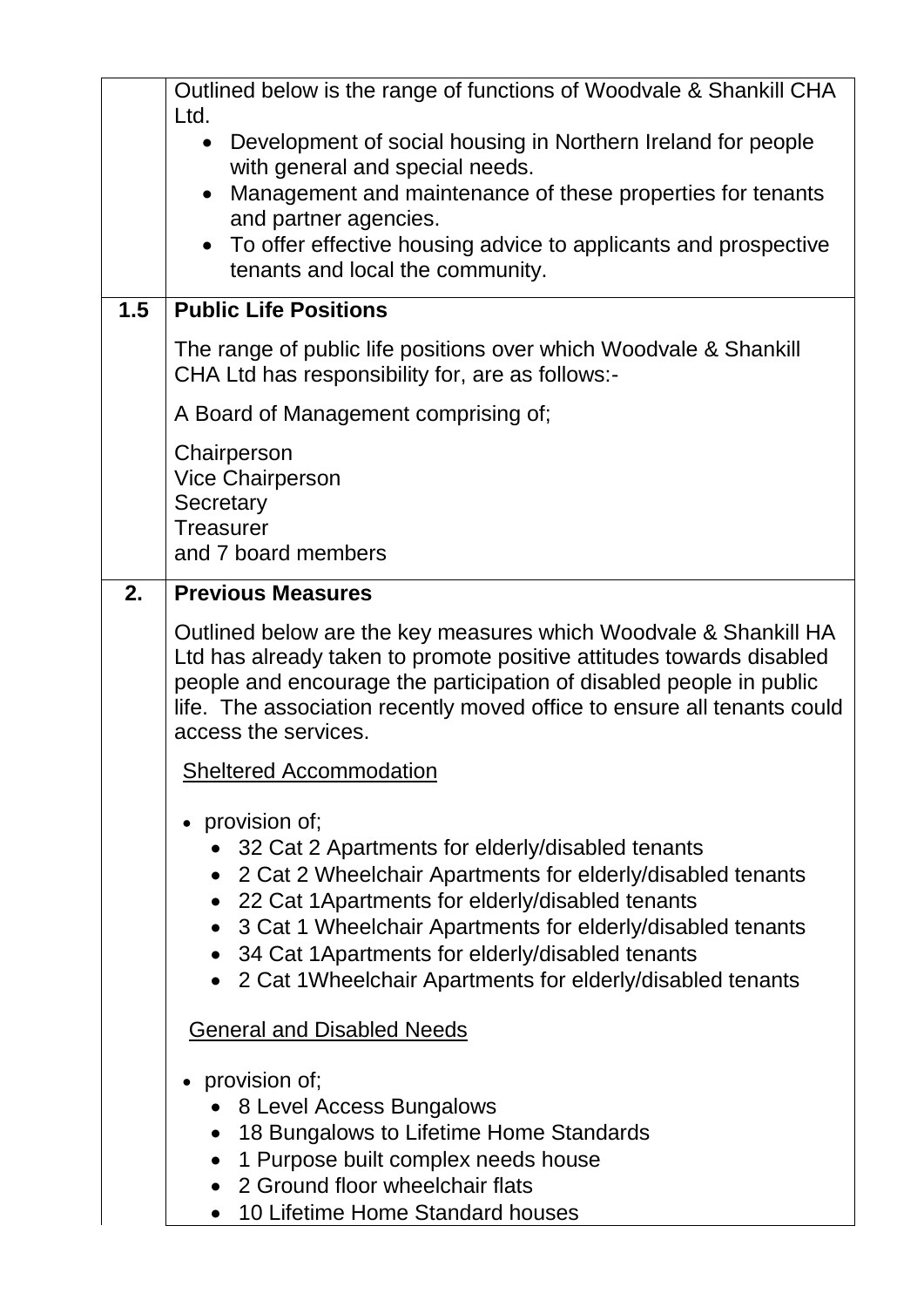|                        | encourage the participation of disabled people in public life                                                                                                                                                                                                                                                                              |
|------------------------|--------------------------------------------------------------------------------------------------------------------------------------------------------------------------------------------------------------------------------------------------------------------------------------------------------------------------------------------|
| $\bullet$<br>$\bullet$ | • Provides disability awareness training for staff.<br>• Staff training and awareness sessions regarding nine equality<br>groups<br>Key policies adapted to user friendly formats.<br>Policies are positive to people with disabilities.<br>• Tenant's forum held regularly.<br>• Carrying out disabled adaptations to relevant properties |
| $\bullet$              | Provision of specialist equipment for people with disabilities<br>within the property                                                                                                                                                                                                                                                      |
|                        | Disabled people encouraged to participate on the Board of<br>Management<br>• Encouragement by Scheme Supervisors for disabled tenants                                                                                                                                                                                                      |
|                        | to participate in the whole range of indoor and outdoor<br>activities within their own sheltered schemes.                                                                                                                                                                                                                                  |
|                        | • Encouragement for Scheme Supervisors to jointly plan and<br>organise inter scheme events with a focus on the participation<br>of the disabled tenants.                                                                                                                                                                                   |
|                        | • Policy screening                                                                                                                                                                                                                                                                                                                         |
|                        | Improved promotion of talk type, audio and alternative formats<br>Adjustment of services eg home visits by housing officer<br>Accessible corporate publications                                                                                                                                                                            |
|                        | Specialist equipment & assistive technology to facilitate<br>participation for people with disabilities                                                                                                                                                                                                                                    |
|                        | Hosting of events for or by disabled people                                                                                                                                                                                                                                                                                                |
|                        | Referral service to floating support for all tenants                                                                                                                                                                                                                                                                                       |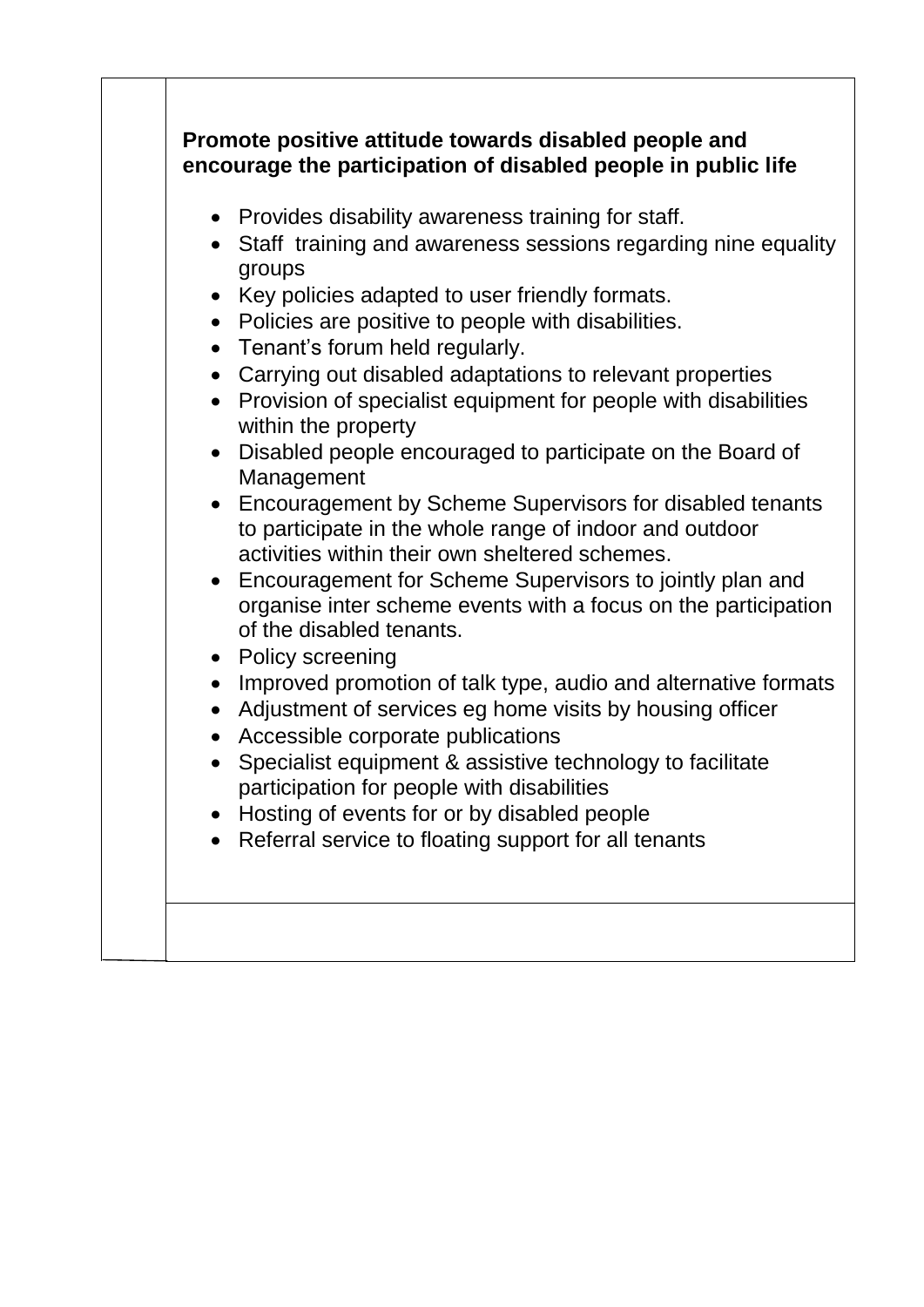| 3 | <b>Action Measures</b>                                                                                                                                                             |                          |                                                                                                                      |
|---|------------------------------------------------------------------------------------------------------------------------------------------------------------------------------------|--------------------------|----------------------------------------------------------------------------------------------------------------------|
|   | Outlined below are the measures which we propose to take over the<br>period June 15 to June 15 of this disability action plan, together with<br>performance indicators or targets. |                          |                                                                                                                      |
|   | <b>Measures</b>                                                                                                                                                                    | <b>Time Scale</b>        | <b>Performance</b><br>indicator/target                                                                               |
|   | <b>Staff and BoM</b><br>training/refreshers on the<br>disability duties.                                                                                                           | June 16                  | Training schedule to be<br>put in place                                                                              |
|   | <b>Disability awareness</b><br>training to be included in<br>staff induction training<br>process                                                                                   | Ongoing                  | Training plan in place<br>when required                                                                              |
|   | Maintain board<br>commitment to disability<br><b>issues</b>                                                                                                                        | Immediate and<br>ongoing | Promote uptake to board<br>of management for<br>people with disabilities.                                            |
|   | Incorporate disability<br>issues in the associations<br>planning processes                                                                                                         | Immediate and<br>ongoing | Incorporate disability<br>agenda in the strategic<br>plans; annual plans and<br>key business processes               |
|   | Ensure range of<br>accessible communication                                                                                                                                        | Ongoing                  | Development of new<br>accessible website,<br>service user guide and<br>corporate publications                        |
|   | Encourage tenant and<br>service user involvement                                                                                                                                   | Ongoing                  | Events organised to<br>encourage interaction<br>between those with and<br>those without disabilities.                |
|   | Ensure all recruiting<br>advertisements reach a<br>wide audience                                                                                                                   | Ongoing                  | Advertisements for all<br>vacancies to be<br>circulated to disability<br>groups along with<br>mainstream newspapers. |
|   | Conduct a monitoring<br>survey of all board and<br>staff to identify board or<br>staff members with<br>disabilities                                                                | Ongoing                  | Ensure all staff and<br>board members<br>information is kept up to<br>date                                           |
|   | Support staff with<br>disabilities, encourage<br>staff to take part in career                                                                                                      | Ongoing                  | Disabled staff taking part<br>in career development<br>and further learning                                          |